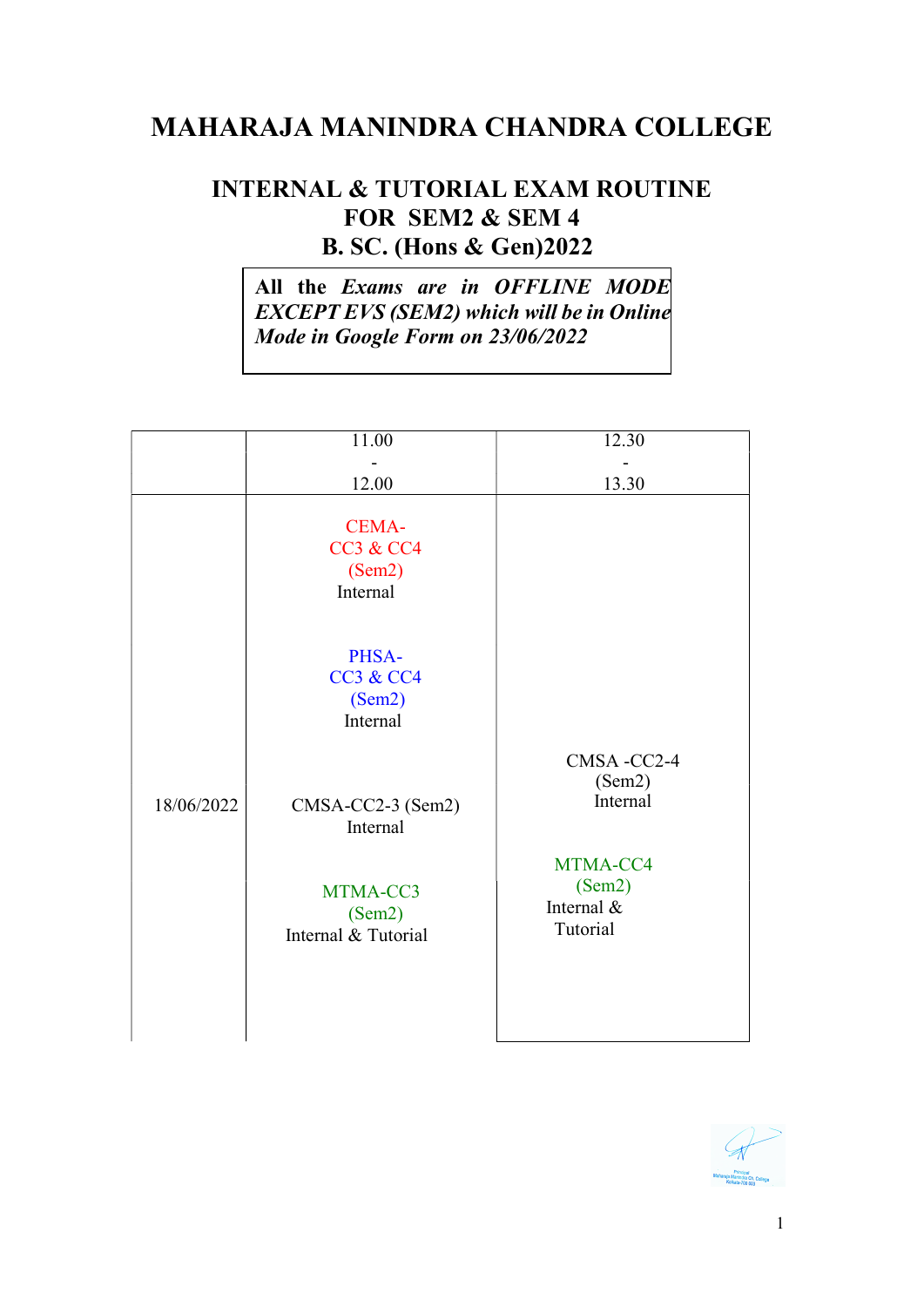|            | ECOA-CC3 & CC4<br>(Sem2)<br>Internal | CEMG-<br>GE4/CC4 & SECB3<br>(Sem4)<br>Internal |
|------------|--------------------------------------|------------------------------------------------|
|            |                                      | CMSG-<br>$CC4-4$<br>(Sem4)<br>Internal         |
| 18/06/2022 |                                      | ZOOG-CC2/GE2<br>(Sem2) Internal                |
|            |                                      | BOTG-CC2/GE2<br>(Sem2) Internal                |
|            |                                      |                                                |
|            |                                      |                                                |

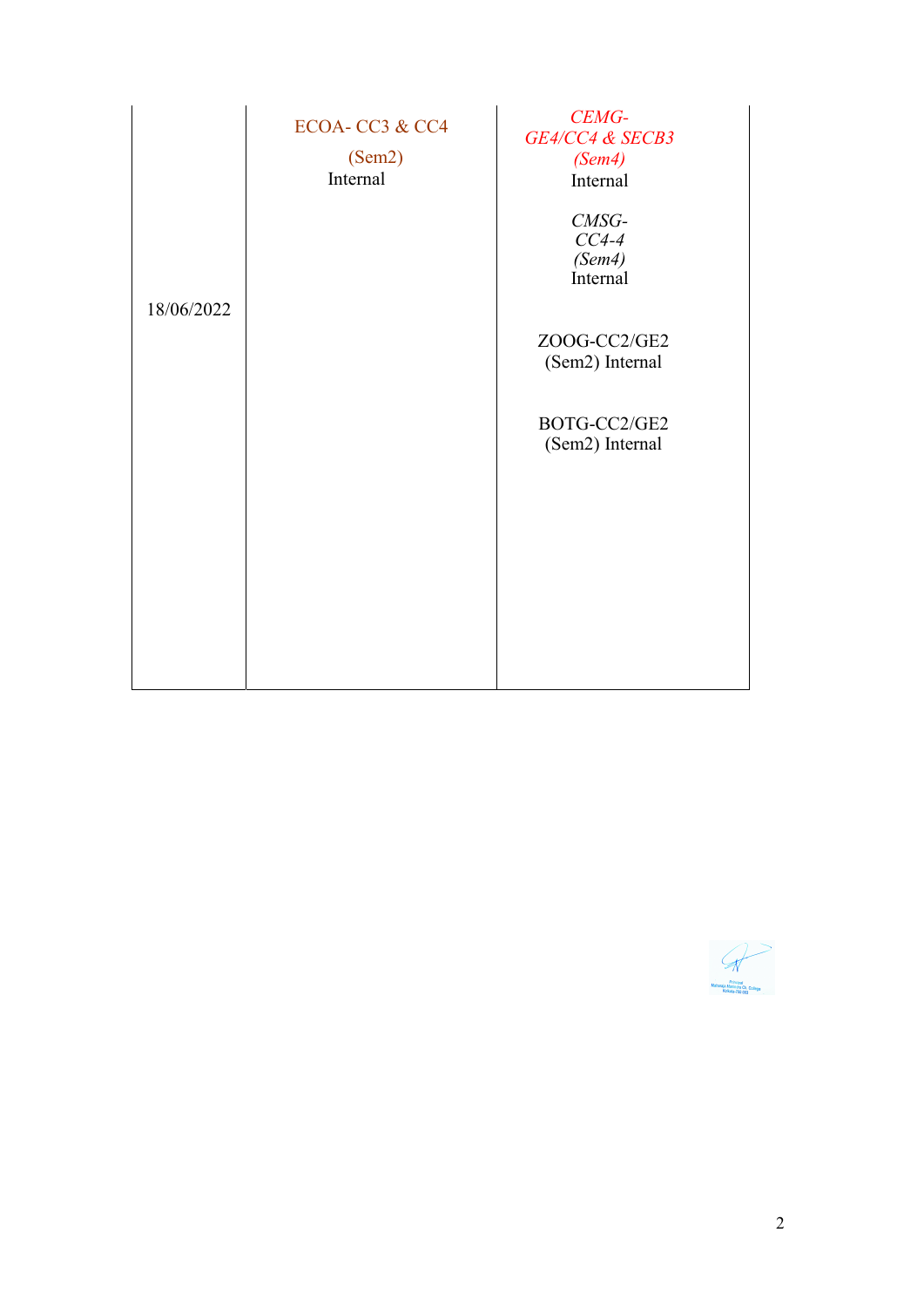|            | $11:00 -$<br>12:00                                        | $12:30-$<br>13:30                             | $14:00 -$<br>15:00                                   | $15:30 -$<br>16:30                          |
|------------|-----------------------------------------------------------|-----------------------------------------------|------------------------------------------------------|---------------------------------------------|
|            | PHSG-<br>CC4/GE4<br>(Sem4)<br>Internal                    | <b>CEMG-</b><br>GE2/CC2<br>(Sem2)<br>Internal | PHSG-<br>CC2/GE2<br>(Sem2)<br>Internal               |                                             |
|            |                                                           | STSG-<br>CC2/GE2<br>(Sem2)                    |                                                      |                                             |
| 20/06/2022 | MTMG-<br>CC3/GE3<br>(Sem2)<br>Internal &                  | STSG-<br>CC4/GE4<br>(Sem4)<br>Internal        | MTMG-<br>CC4/GE4<br>(Sem4)<br>Internal &<br>Tutorial | MTMG-<br><b>SECB</b><br>(Sem 4)<br>Internal |
|            | Tutorial                                                  | <b>ELTG-</b><br>CC2/GE2<br>(Sem2)             |                                                      | $CMSG -$                                    |
|            |                                                           | ELTG-<br>CC4/GE4<br>(Sem4)<br>Internal        |                                                      | $CC2-2$<br>(Sem2)<br>Internal               |
|            | BOTG-<br>$CC4/GE4$ &<br><b>SECB</b><br>(Sem4)<br>Internal | ZOOG-<br>CC4/GE4<br>(Sem4)<br>Internal        |                                                      |                                             |
|            |                                                           |                                               |                                                      |                                             |

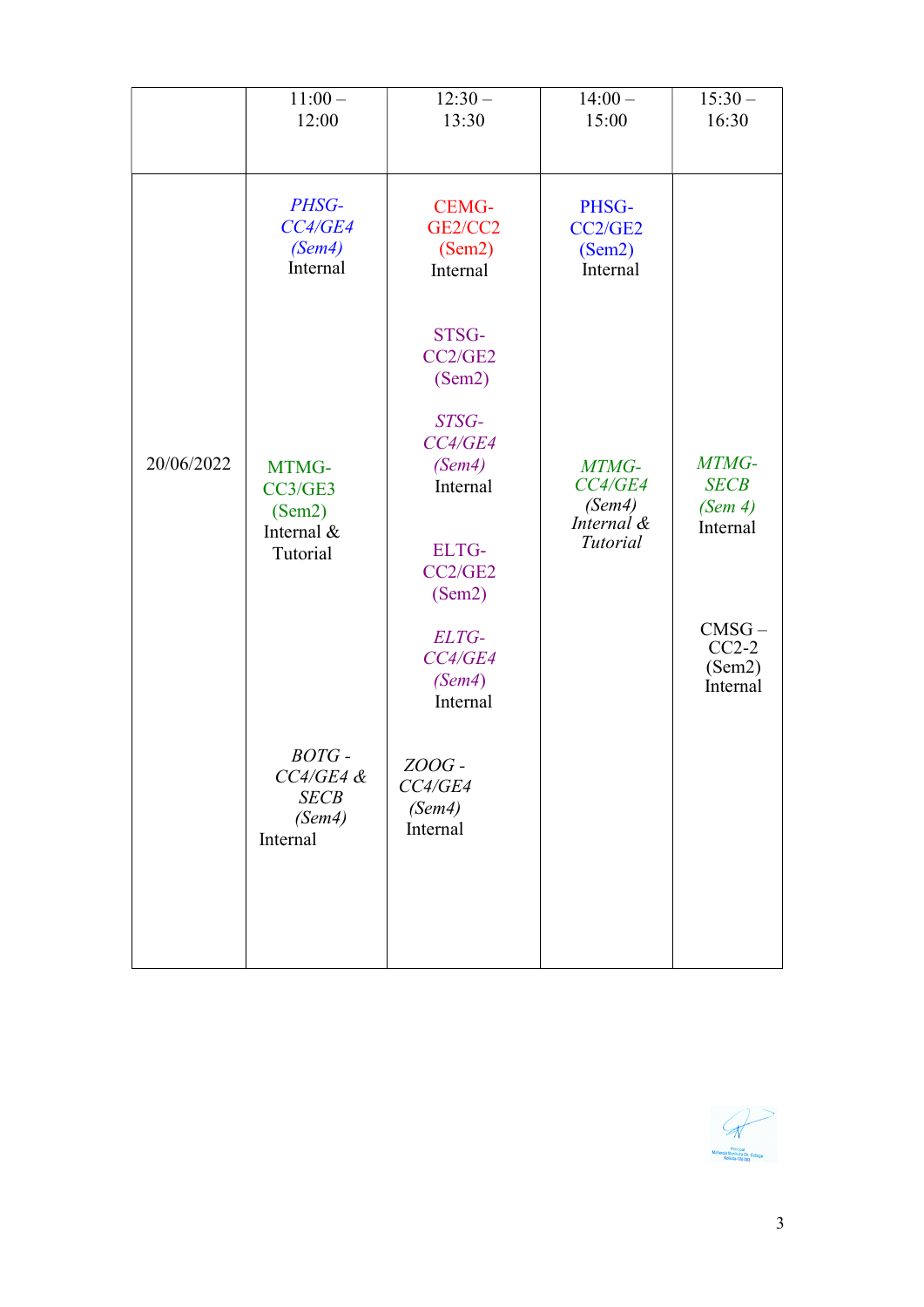|            | 11.00 | 12.30                                                | 14.00                                        | 15.30 |
|------------|-------|------------------------------------------------------|----------------------------------------------|-------|
|            | 12.00 | 13.30                                                | $\blacksquare$<br>15.00                      | 16.30 |
|            |       | CEMA-<br><b>CC8 &amp; CC9</b><br>(Sem4)<br>Internal  |                                              |       |
|            |       | PHSA-<br><b>CC8 &amp; CC9</b><br>(Sem4)<br>Internal  |                                              |       |
| 22/06/2022 |       | CMSA-CC4-8<br>(Sem4)<br>Internal                     | CMSA-CC4-9<br>(Sem4)<br>Internal             |       |
|            |       | MTMA-CC8<br>(Sem4)<br>Internal & Tutorial            | MTMA-CC9<br>(Sem4)<br>Internal &<br>Tutorial |       |
|            |       | ECOA-<br><b>CC-8 &amp; CC9</b><br>(Sem4)<br>Internal |                                              |       |
|            |       |                                                      |                                              |       |
|            |       |                                                      |                                              |       |
|            |       |                                                      |                                              |       |